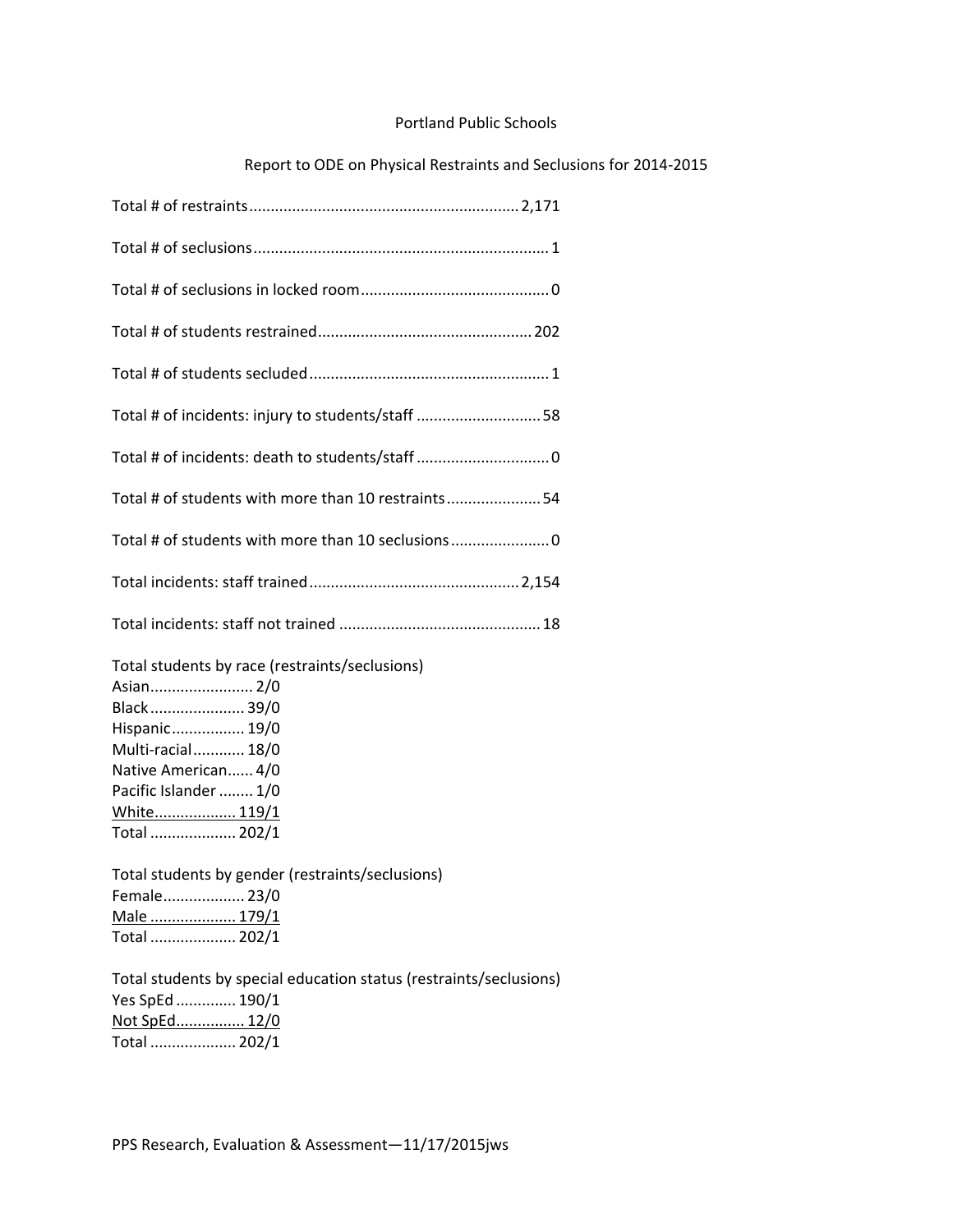Total students by migrant status (restraints/seclusions) Yes migrant ............. 0/0 Not migrant......... 202/1 Total .................... 202/1

Total students by ELL status (restraints/seclusions) Yes ELL..................... 5/0 Not ELL ................ 197/1 Total .................... 202/1

Total students by economically disadvantaged status (restraints/seclusions) Yes economically disadvantaged .. 141/1 Not economically disadvantaged.... 61/0 Total .............................................. 202/1

Steps taken to reduce use of physical restraint and seclusion for students with more than 10 incidents of physical restraint or seclusion (by school):

## School #1 Offered options Offered quiet space Offered sensory tools/Calming Techniques Offered snack Offered/went for walk Planned ignoring Reduced demands 1:1 with staff Verbal redirection Staff switch Develop/review FBA/BSP

- School #2 Changed environment Offered options Offered quiet space Offered sensory tools/Calming Techniques Offered/went for walk Reduced demands 1:1 with staff Verbal redirection Visual redirects Eval planning meeting Review/revise IEP Offered reinforcers Staff switch Review/revise FBA/BSP Consult with outside providers
- School #3 Changed environment Offered options Offered quiet space Offered sensory tools/Calming Techniques Offered snack Offered/went for walk Reduced demands 1:1 with staff Verbal redirection Review/revise FBA/BSP
- School #4 Changed environment Offered options Offered quiet space Offered sensory tools/Calming Techniques Offered snack Offered/went for walk Planned ignoring Reduced demands 1:1 with staff Verbal redirection Review/revise FBA/BSP Use of visuals & supports IEP review